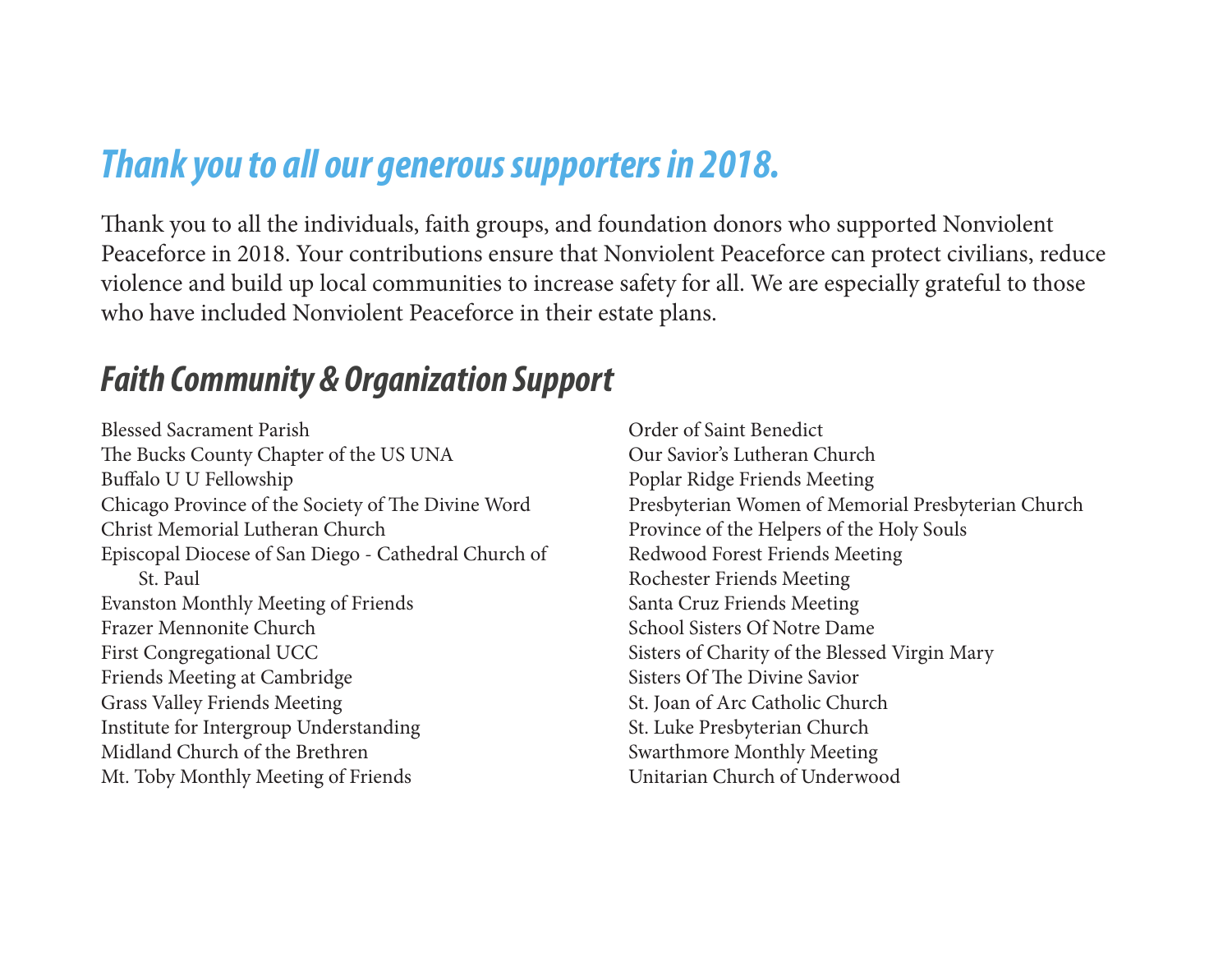United Church of Christ Midland University of St. Tomas Zurich International School

## *Foundations & Donor Advised Funds*

Anonymous (5) AmazonSmile Foundation Appleton Foundation Dr. Arlene Ash Charitable Foundation Arsenault Family Foundation Paul and Edith Babson Foundation Susan A. and Donald P. Babson Charitable Foundation James R. & Mary Jane Barrett Foundation Medea Benjamin on behalf of the Benjamin Fund John Brandes~ through Catholic Community Foundation Christine and Steve Clemens Fund through the Mennonite Foundation Colombe Peace Foundation Julie Corty Family Fund of The Minneapolis Foundation Craigslist Charitable Fund Lucas Erickson Fund of The Minneapolis Foundation John and Kathryn Fair feld Fund through the Mennonite Foundation Fenwick Foundation Gregson Family Fund Hahne and Okuzumi Charitable Fund

Rehael Fund - Roger Hale/Nor Hall of The Minneapolis Foundation Hayden Family Fund of Te Minneapolis Foundation Hickman Charitable Gi f Fund Amy Hubbard and Geo frey Kehoe Fund Humanity United Margaret Mellon Hitchcock Foundation Hopewell Fund Jubitz Family Foundation K Foundation / GiveMN Allen Kingsriter Family Fund Sheryl & Robert Lane Charitable Fund Janet Leslie on behalf of Bob and Janet Leslie Foundation Trust of Norton Lyman Lawrence B. & Claire K. Morse Fund New Venture Fund Ohrstrom Foundation Julie E. Oswald Family Trust Sacajawea Charitable Foundation Samsara Foundation Spring House Charitable Fund Stuepfert Foundation Tan Teo Charitable Foundation Thiele Family Fund of the Community Foundation of Collier County Howard I. and Elissa M. Ungerleider through Midland Area Community Foundation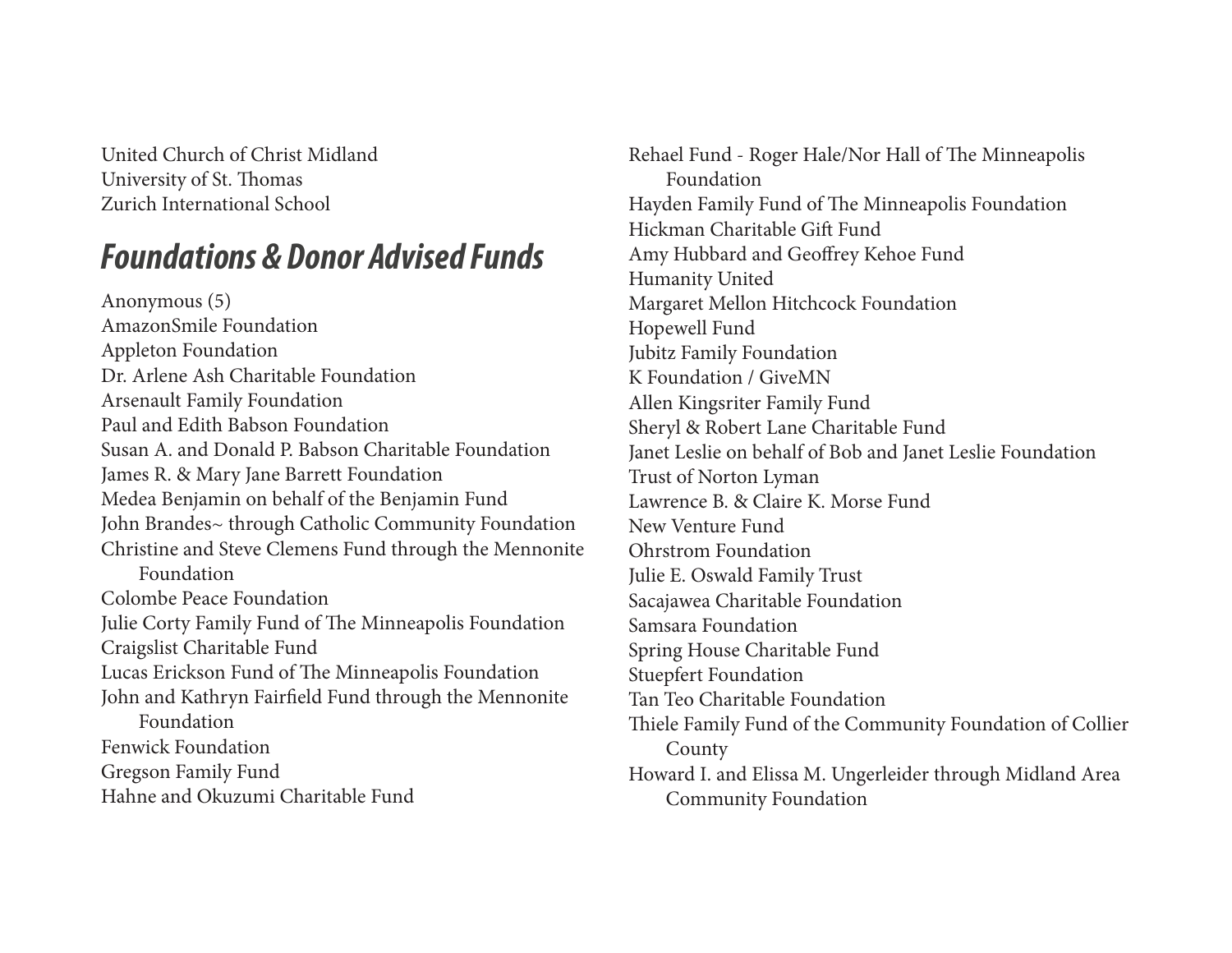Richard and Marian Van Dellen Donor Advised Fund of the Rochester Area Foundation White Bear Lake Rotary Foundation

### *Government and Institutional Support*

Deutsche Gesellschaft für Internationale Zusammenarbeit GmbH European Commission Government of the United Kingdom, Department for International Development Government of the United Kingdom, Foreign and Commonwealth Office Humanity United Kingdom of the Netherlands

Wiersma Sisters / C.J. Wiersma Family Fund Winky Foundation John P. and Eleanor R. Yackel Foundation

Ministry for Foreign Afairs of Finland Paung Sie Facility Permanent Mission of Australia to the United Nations Republic of France, Ministry of Foreign Afairs South Sudan Humanitarian Fund Swiss Agency for Development and Cooperation SDC United Nations Development Program UNICEF USAID

#### **Tank you for your contribution in honor of and in memory of people committed to peace.**

# *Gifts in honor of*

Marna Anderson Patricia Bronstein Catherine Lawrence Stewart Bell Chartis Tebbetts

Pam Costain Lisa Knazan and Dennis Levendowski Cynthia Cycon Kristin Jacobsen Elizabeth Depenau Judy Depenau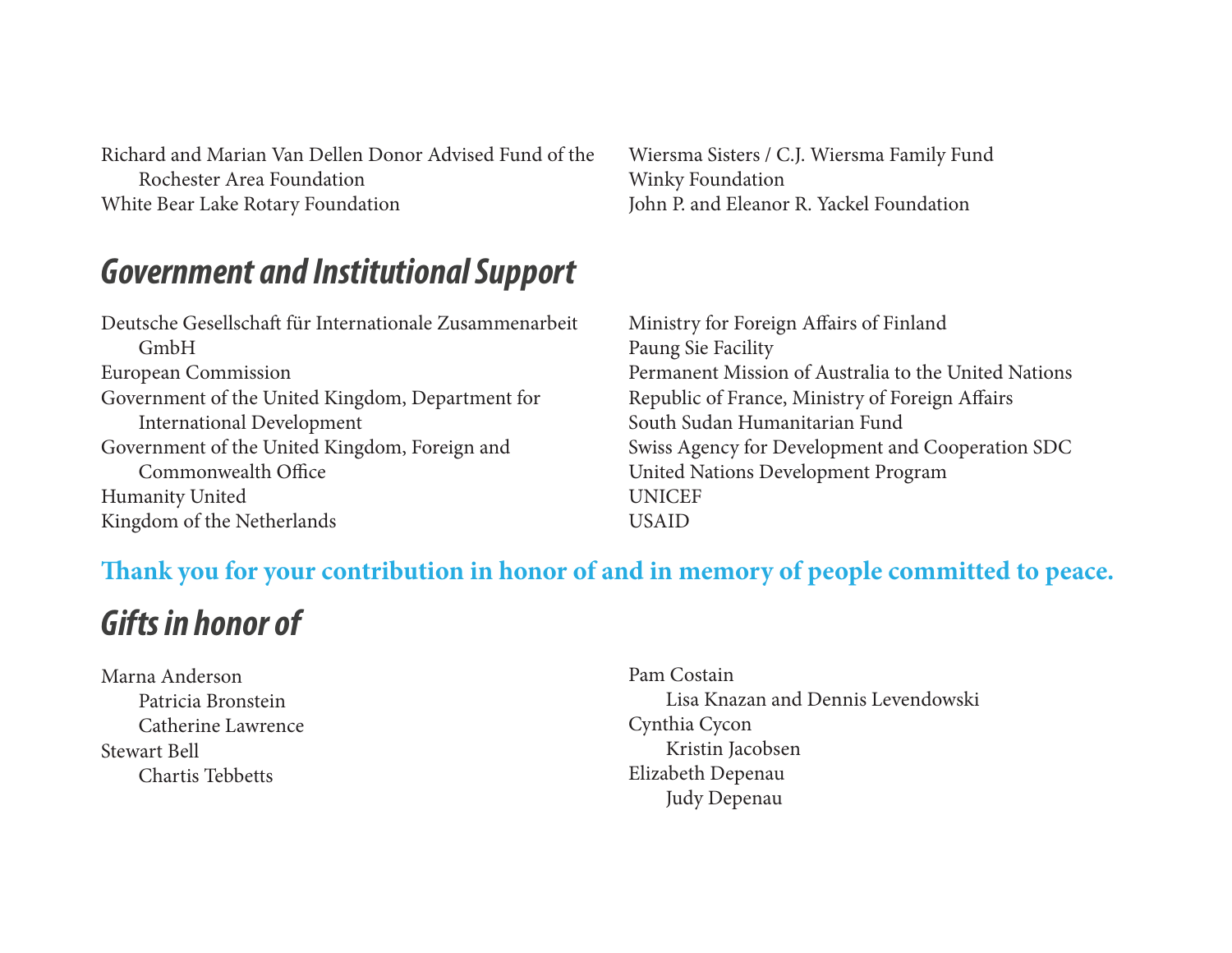Mel Duncan Deb Disney Nick and Mary Mele Kathleen Remund Lynne Stanley Bob Edgerton Sylvia Edgerton Hugh Gelch Miranda and Ben Gelch Ted and Tilly Gibbs James and Suzannah Muspratt Amy Hansen Sharon Cody Liesl Spitz Doug Helfrich Nancy Helfrich Martha Johnson Nalini Ramer Jan Keny David Wheeler Jared Martin Douglas Martin Anne Moore+ Susanna Davison Maureen Flannery Sara Palmer Mike Palmer

Clarkson and Andy Palmer for their chapter work Mary Lee Barker Kathleen Hester Deborah and Raymond Park Margaret Tassi Ellen Furnari and Jan Passion Marjorie and Richard Ettlinger Jan Passion in honor of his birthday Marjorie and Richard Ettlinger Martha Johnson and Timothy Ramer Hannah Ramer John Reuwer Julia Rupert Samuel Rizk Barbara L. Battin+ Rosenblum-Kumar Alma Abdul Hadi Jadallah Linda Sartor Dale and Judy Sartor Jeanne and George Schaller Nancy Spence Jeanne Lound Schaller Judy Timmons Andreas Schramm Jennifer Killam Chip Sharpe Scott Allen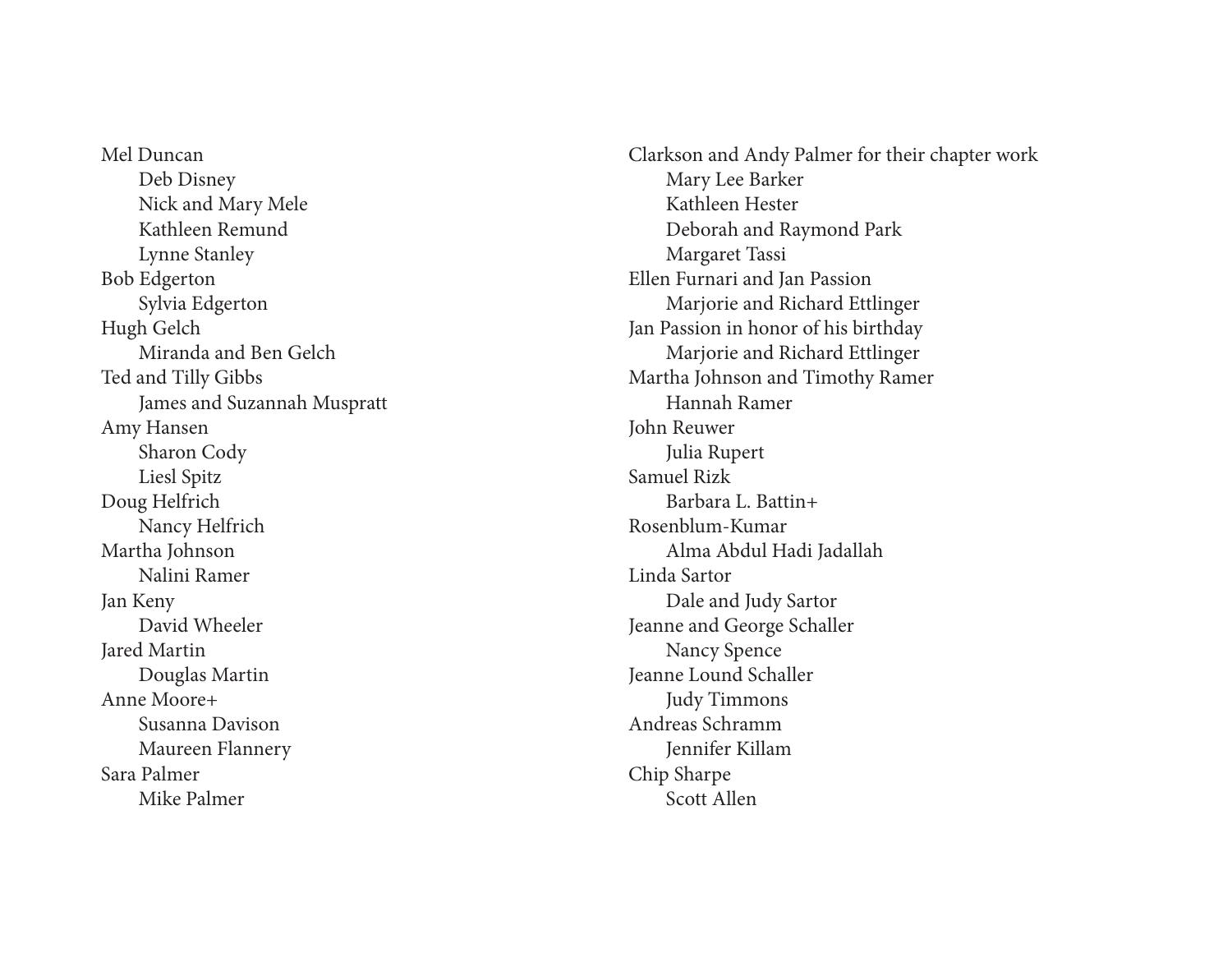Liesl Spitz Stephen and Carolyn Spitz Margaret Tjosvold's 100th birthday Dr. Mary M. Tjosvold Barbara Troxell and Gene Boutilier Barbara L. Battin+ Ann Warner in honor of her birthday Debbie Bancro f Natalie Brenner Mel and Georgia Duncan Charlotte Fardelmann Nell Hillsley and Van Lawrence Adele Lennig and Christopher Sullivan Elizabeth Ringer+ Julie Steiner Amy Storbakken Thor Wagstrom Rev Bill Weir Ben and Sloan Winkes Augustus Winkes In recognition of Midland MI Chapter Je f Macdonagh and Kendra Stensven

### *Gifts in memory of*

Harriet Blume Anonymous

 Judy Jacobs Marjorie G. Perlo f Janaki Spickard-Keeler Joan Bernstein Marilyn Bernstein Sandra Sorensen Brophy Melanie Brown Elizabeth Currie Ernest and Beth Cutting Marilyn and Marvin Eckerle Ronald and Sharon Esch Diane E. Follmer John and Terri Hawthorne William Lutz Helen and Robert Mairs Paul and Anne Martin Marcia Moermond Leon and Elaine Oman The Ladies of the Pool Laurel Severson Joan Chapin Rev. Joy and Dorothy Arthur David Gentry Marcia Gentry Tom Kennedy Haideen Anderson Joe Mayer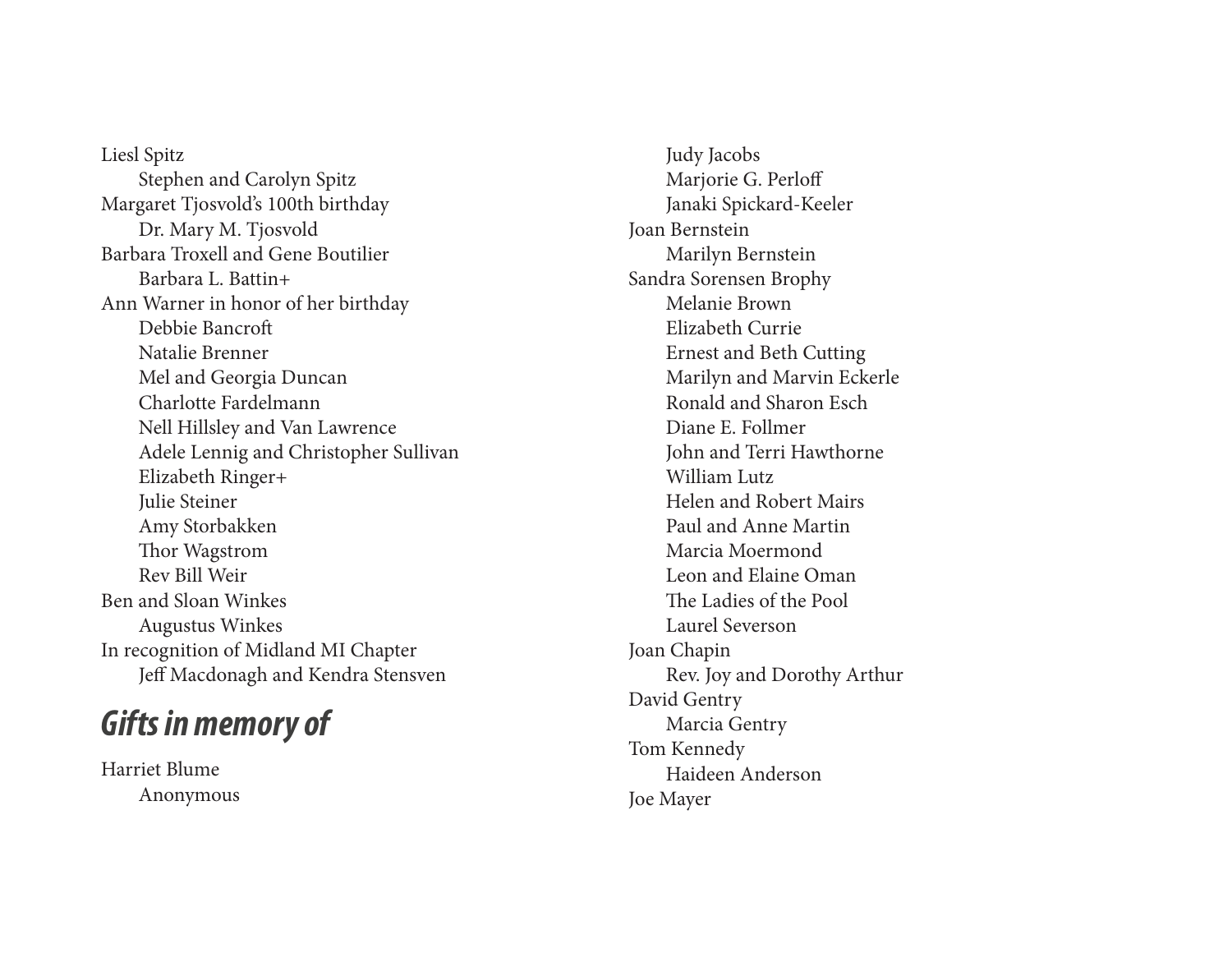Darlene Cofman Rich and Marian Van Dellen Rose Marie McQuaidm Anonymous Francis D. & Marcella A. Moran Micheal Moran Rev. Margo McKenna Chalice UU Congregation Frank Ostrowski Melvin and Ellen Moore Richard Saltonstall Pattee Sarah L. Pattee Jerome Perkins Anonymous Frances Rachel Susan Mirsky Miguel Tanatío John Reuwer

### *Individual Donors*

Anonymous (36) Paula Aal Roxanne Abbas Ronald Ackerman and Cleo A. Gorman Ethel and Wallace Ackley

Catherine Adachi Mary A. Adair and Gerald Jorgenson Caroline Adams+ Marianne T. Adkins David Ahlfeld and Victoria Dickson Saleem Akhter Mark Aldridge Teri Aldridge Mr. Konstantin Aleksakhin Scott Allen Pamela Alsum Mary Amdahl Amy and David Anderson Bird and Randy Anderson Glen Anderson John and Barb Anderson John and Johanna Anderson Marna Anderson and Jim Morgan Suzanne and Timothy Anderson Susan and Haron Andima John Andreozzi Julie Andrus Marcia L. Angermann Dina Angress Kathleen Anzicek and Mark Leventer Outi Arajärvi and Wilhelm Pfueger Connie Archbald

Rita M. Archibald Martin Arnold Margaret J. Arny and Janice Doppler Rev. Mr. Joy and Dorothy L. Arthur John and Barbara Aszman Stone Laura R. Ault and Andrew L. Ault Manuel Azevedo Senani Wijeyawardena and James Babson Beverly and William Bailey JoAnn Baker Linda J Baker Don Baldus Peggy and Donald Baldwin Debbie Bancrof Sister Therese Bangert Claire Barker Mary Lee Barker Carmen Barker Lemay Gregory and Yoko Barnes Kerry Cashman and Bill Barnett Kathryn A. Barnhart and John L. **McCarthy** Carol Barreau Jennie Barron Barbara Bartko Keith Barton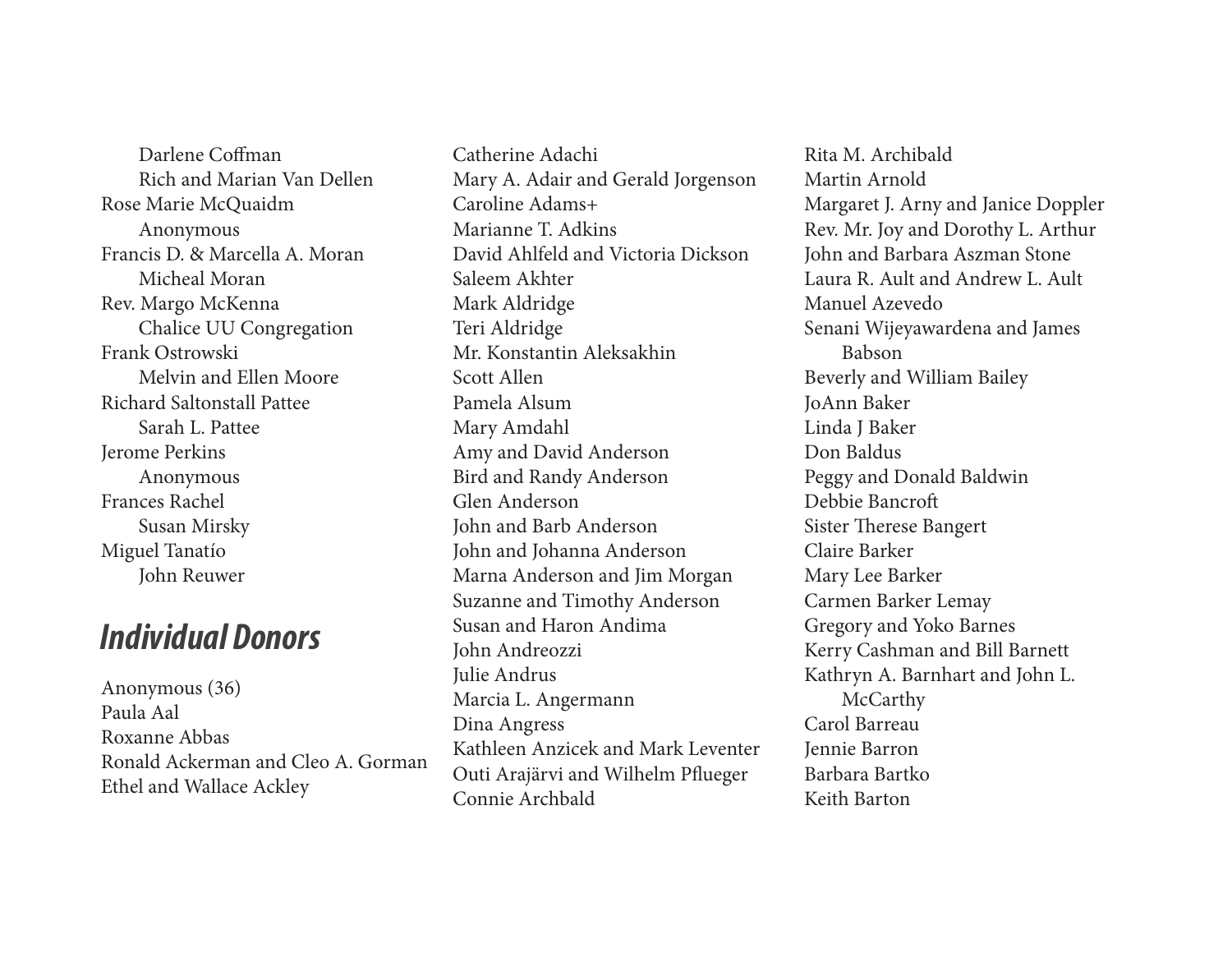Richard E. Batho Barbara L. Battin+ Phebe and Roger Baty Annette Bauerlein Barbara Bayless Brenda W. Beadenkopf Stan Becker Kara Beckman and Mario Fuentes Maria Beckman Karen and Mark Beers Brenda and John Beitler Nancy Belbas Stewart Bell Maryan Beltran Shepard Carol Bender Douglas Bender and Emma Trejo Stuart Bender Rita and Tom Bennett Barbara Benton Robert and Dorice Beren Peter Bergel and Alice Phalen Virginia Bergfalk Anne T. Berman William Berneking Fawn Bernhardt-Norvell David Berrian Carl Besser and Joanne Montie

Gilda Bettencourt and Nathan Lemkhin Jonathan and Rosy Betz-Zall Gerald Bill Marian Birch Arlene Birt Daniel and Suzanne Bissey Linda Black Anne Black-Sinak David Blair and Linda Marsella Lurton and Carolyn Blassingame L. B. Blattenberger Ruth Blattenberger Susan Blohm Paul Bloom and Milegua Layese Lois and Paul Bloomberg Jacqueline and Robert Blossom Harriet Blume+ Richard Bolan and Nancy Johnston Richard Bonacci James and Patricia Bonner Sylvia Boorstein Nathaniel and Trina Borenstein Paolo Tommaso Bornengo and Isabella M. Alessi Allan and Margaret Bostelmann Martha Bostian

Sandra Boston Carol Bosworth Celia Bowker Diann Bowoman Mary and Joseph Boyle Stephen Boyle Timothy Braatz Patricia Bradford Vaughn Bradshaw~ David Brandau William Brault and Carolyn Goolsby Marie A. Braun Tree Bressen Judith Brewer Ann Brian Allan and Peggy Brick+ Thomas C. Brinson Barbara Britain Terry and Kay Britton Jeanne Broddle Ellen Brooks and Dave Hackett Alan R. Brown Claudia and Mark Brown Dr. Mary K. Brown Judith Brown+ Robert M. Brown Severyn+ and Louise Bruyn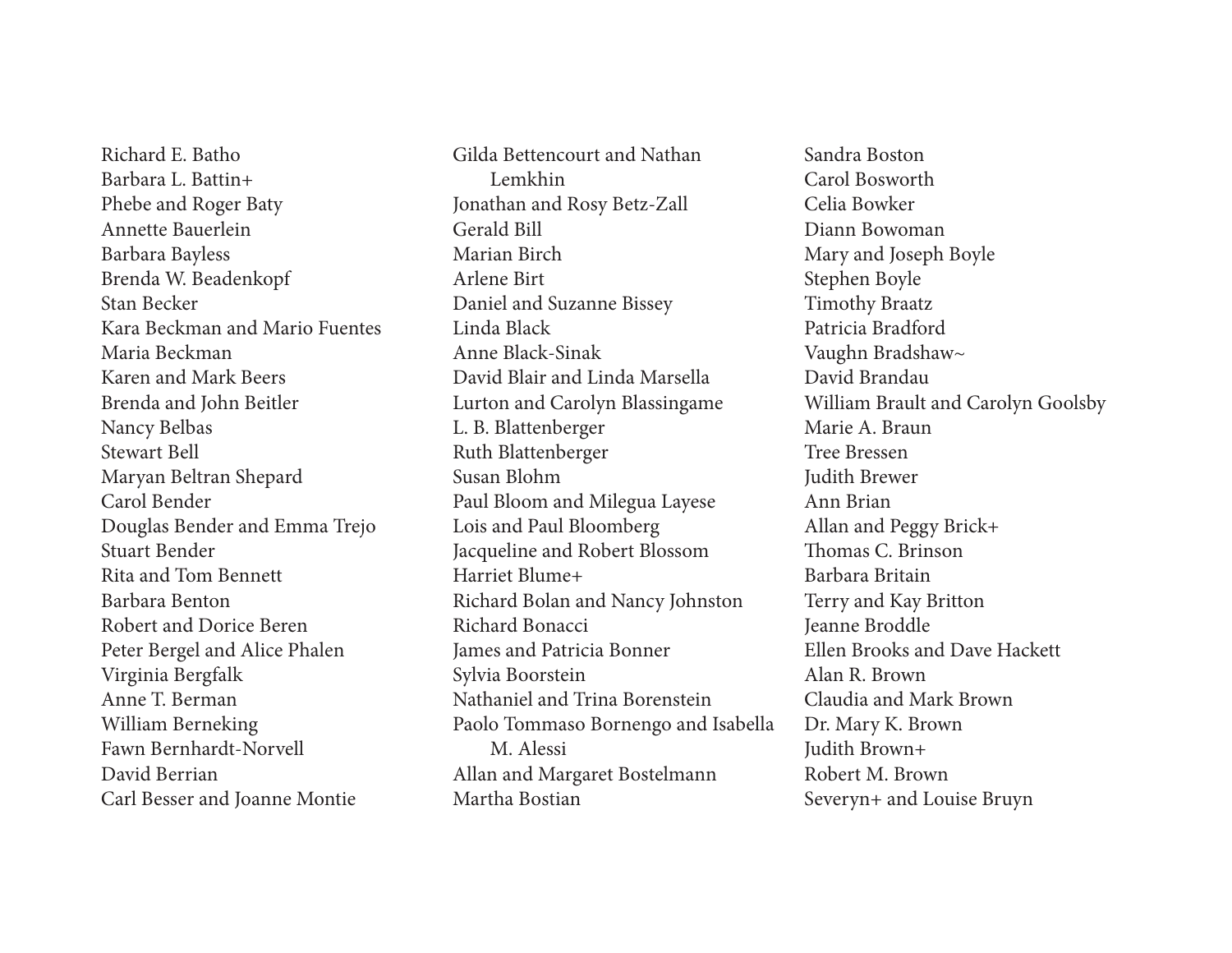Dr. Deborah Buffton Frank Bufum and Kathy Gehlken Shawn and John Bunch David and Janet Bunje Frank and Barbara Burdick Sue and Nick Burke Linda and Tim Burkett Fred Burks Annabelle Bush Jean Buskin Emelyn Buskirk Linda Buterian Karrol Butler Duane and Sandra Cady Steve and Kathleen Callaghan Connie and Bill Cameron Margaret and David Camp Hal and Dottie Canfeld Angelo Capozzi Jean Carley Marsha Carlton Paul and Bridget Carns Ruth and Alan Carp Jean Carr Lois Carr Dianne and Eric Carroll Darlene and Walter Carter

Arthur Casey Margaret Cataldo Dave Cattell and Leslie Homer Cattell Barbara Cavalieri Peg Champney Wendy Chapkis and Gabriel Demaine Kevin Chavis Elizabeth C. Choate Matthew Chrastek Dione Christensen Jill Christopherson Tim Church and Ann Fredrickson Lynn Cibuzar and David Riggs Kathryn Cima Lorraine B. Claggett Elizabeth Claggett-Borne and Jonathan Vogel-Borne Daniel and Jean Clark Karen and Norbert Clark Marilyn Clark Sarah Clark Barbara Clawson Susan and Richard Clemmer Joanne and John D Clever Patricia and Peter Close Judith Coates Sharon Cody

Richard and Rachel Cohen Ed Cohle Robert Coleman Brenda Collier Cherida Collins Smith Kathy Colvin Roger Conant Priscilla and Kevin Connolly Ruth M. Connolly Elizabeth Connor Randy and Kathryn Converse Peter Cook Robyn Cook Patricia Coon Lara Coppock Michael and Gunthild Ute Corrie Jeanne Corwin Ann and Dodd Cosgrove Pamela Costain and Lawrence Weiss Simonetta Costanzo Pittaluga Jay and Page Cowles Dr. Natalie Cox Rebecca and Scott Cramer Glenn Cratty James and Jill Crissman Elizabeth Crites and Joseph Moran Elizabeth and Dan Crofs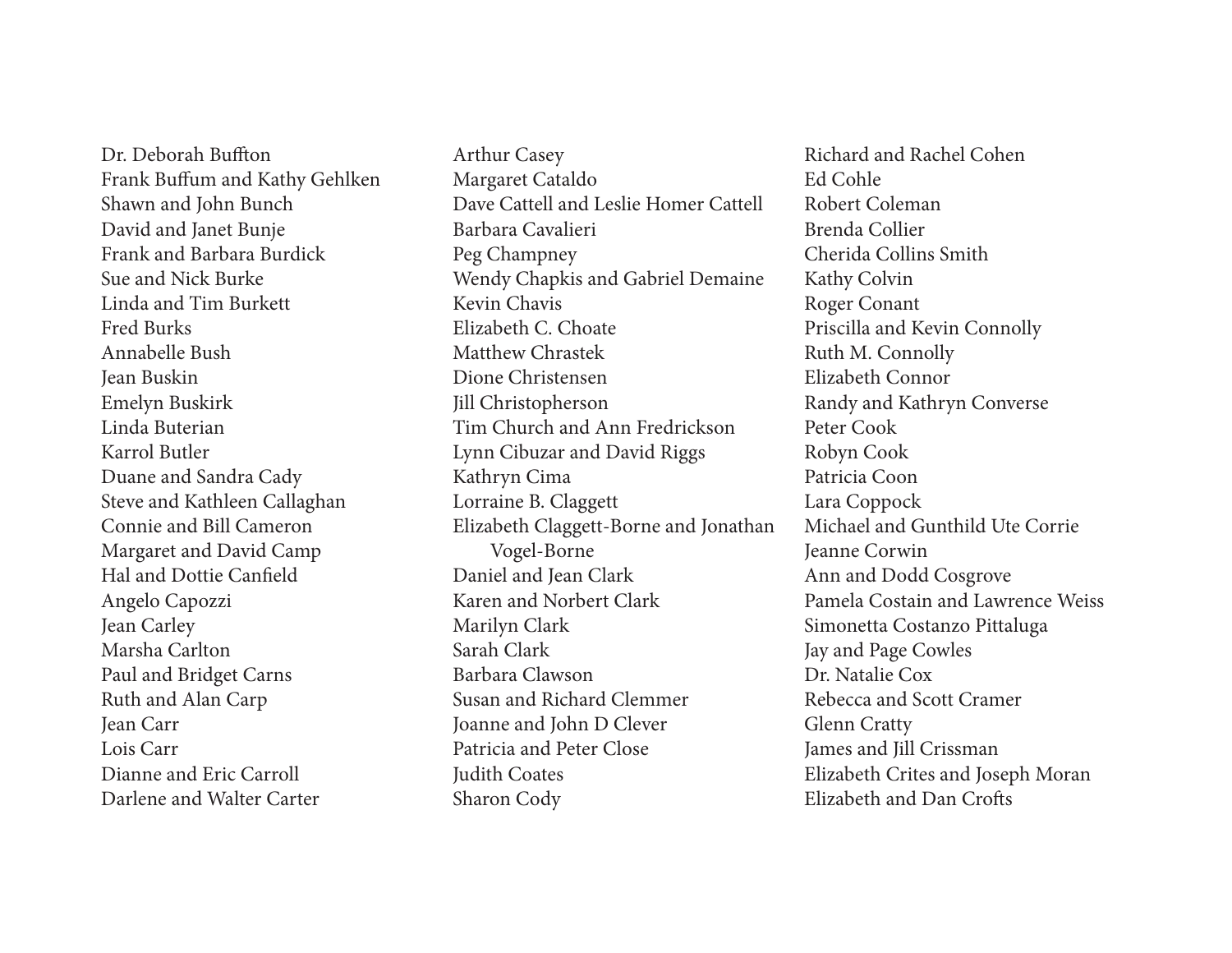Brian Cronwall Amanda Cross Joseph and Carol Crowe Kenny and Shirley Rae Crump Anne Cummings Bridge Sally and John Cuningham Mervyn and Joy Curran Cynthia Cycon~ Abigail Cyntje Howard Czoschke Douglas and Gisela Daetz James and Barbara Dale Anthony D'Angelo Barbara Danielsen Jim Danielson Margaret Darger and M.D. Spenard Michael and Michele Darger John and Elizabeth Darr Sally Davis and Steven C. Birdlebough~ Susanna Davison Anne S. De Coster Ron Della Ponna Marlene DeNardo Helen and Raj Desai~ David Deutscher Robert Devereaux~ Angela Dickey and Kit Norland

Carol Diser-Ropella Abigail E. Disney and Pierre N. Hauser Arvid D. Dixen Roscius Doan and Virginia Warfeld Kathleen M. Doherty Maureen and Norm Donker Corrine Donley C. Peter Dougherty Mrs. Melanie Douglas Cyndi Douglass Anita Doyle Bill Drake Martha and M Corwin Drake Edwin C. Dreby and Margaret A. Mansfeld Frances Dreisbach Mary Dudek Adis Duderija Kingston Duffie and Elizabeth Schwerer Dr. Thomas Duke and Jean Hammink Mel and Georgia Heller Duncan Helen Duritsa Evelyn and Phillip Durkee Eleanor and Andrew Dvorak James Dwyer+ C. Jefrey and Akiko Dykhuizen

Anne Dzamba Lois and Michael Eaton Michelle Eberhard Virgina Ecker Joan Ecklein Bob and Elizabeth Edgerton~ Nina Edgerton Faith Edman Dale and Alice Edmondson Martin Edwards Sue and George Edwards Eric M. Efron Lance Egley Peter and Jane Eichten David and Laura Eisen Nancy Ellingham Toby and Marian Ellison Arline and Joel Epstein Lowell Erdahl Mary Erickson Richard A. Erickson John R. Eriksson Daniel and Karen Erlander Joanne Erskine John Etter Linda Ewald Steve Fabick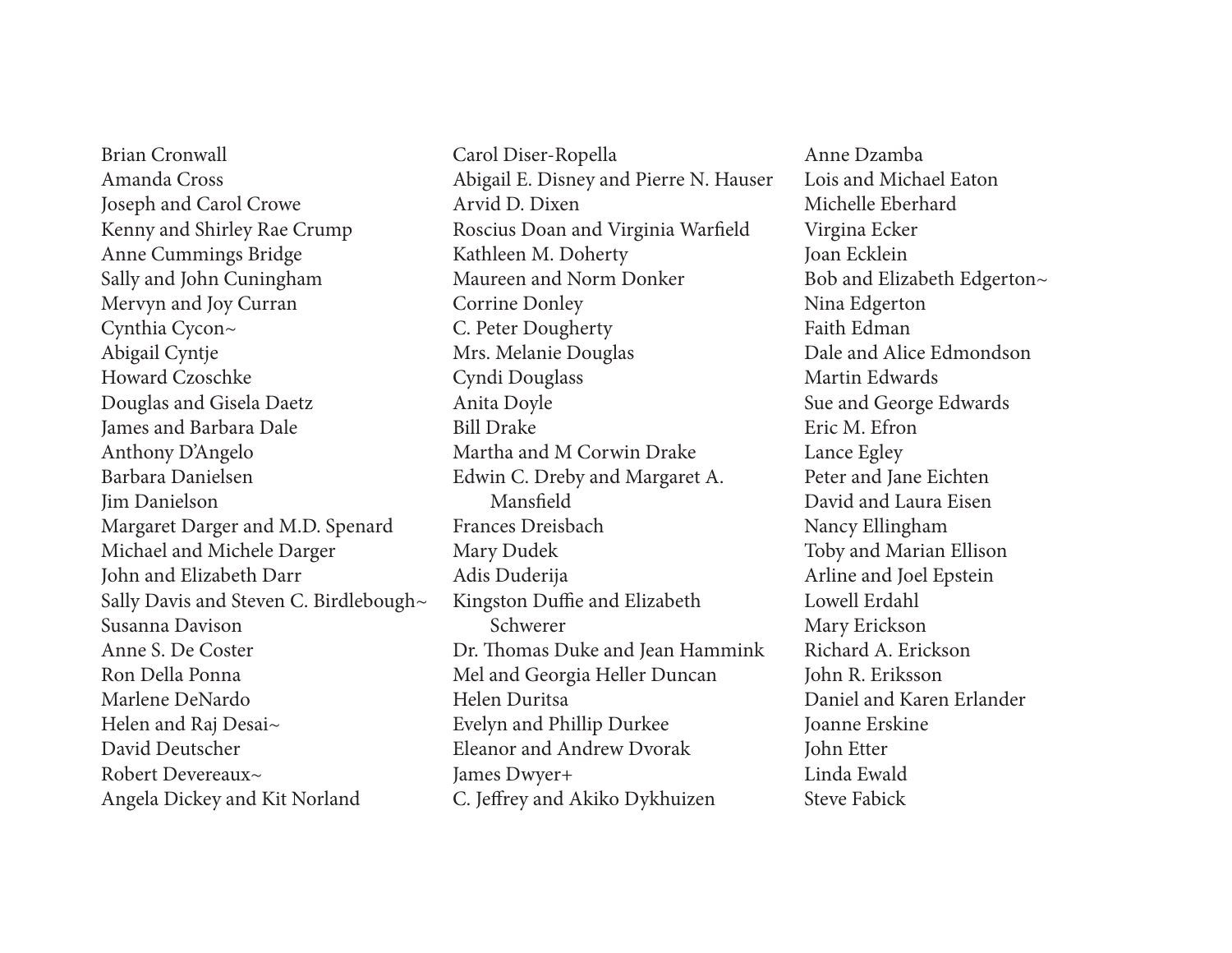John P. Falchi Scott Falcone David Falls Lucille Fandel and Wynne Busby Charlotte Fardelmann Elicia Faul Jack and Ann Fecht Hayyim Feldman Michael Ferber Cornelia and William Ferguson William and Phyllis Ferris Robert and Barbara Festa Barbara and Poa Andrew Fettig Marylouise Finch Michael and Joyce Finch Peter Finelli Doug and Ruthena Fink Kathleen Finkler Nancy and Robert First Brenda Fitzpatrick Peter Fleck and Mary Weber Ellen Flegenheimer-Riggle and Frank W. Riggle Adam Fleming Bernard and Diana Fletcher Barbara Flynn Judith Flynn

Dorothy Follette Diane E. Follmer Barbara and Ken Ford~ Benjamin Ford and Judith Newton Diana and Bob Forman Barbara Forster and Larry Hendrickson Elizabeth and Lawrence Forte Henry D. Foster Jan Foster Miiller Richard and Katharine Fournier Teri Foust Duncan Fowler Rita Franchett Valerie Frantz Betsy Friedrichs Dr. Ann Frisch and David Hozza Nina Frurip Richard Fuller and Elizabeth Raasch-Gilman Marian Fuson Alexander Gaguine Jane Galbraith Christine Gamm Kristin and Jefrey Gandy Penelope Gardner Fleta and Marcel Garsaud Christine and Jay Gaunt

Mae Gautier David and Carol Gavareski John Geddie Deborah and Hugh Gelch Marcia Gentry Elizabeth Gerlach Eileen Germain Anne Gero-Stillwell and William Stillwell Mary E. Gibson Nancy Gibson and Ron Sternal Mark M Giese Lainey Gifen Mary Ann B. Gilbert Mary R. Gillespie Peggy Gilstad Margaret A. Gish Joseph Goenaga Frank and Katherine Goetz John Goggin and Julie Weighter Ben Goggins Connie Goldman Jay Goldspinner Susan Gonzalez Blakely Gooch Elizabeth Goodman Hallowell and Paul Steinhagen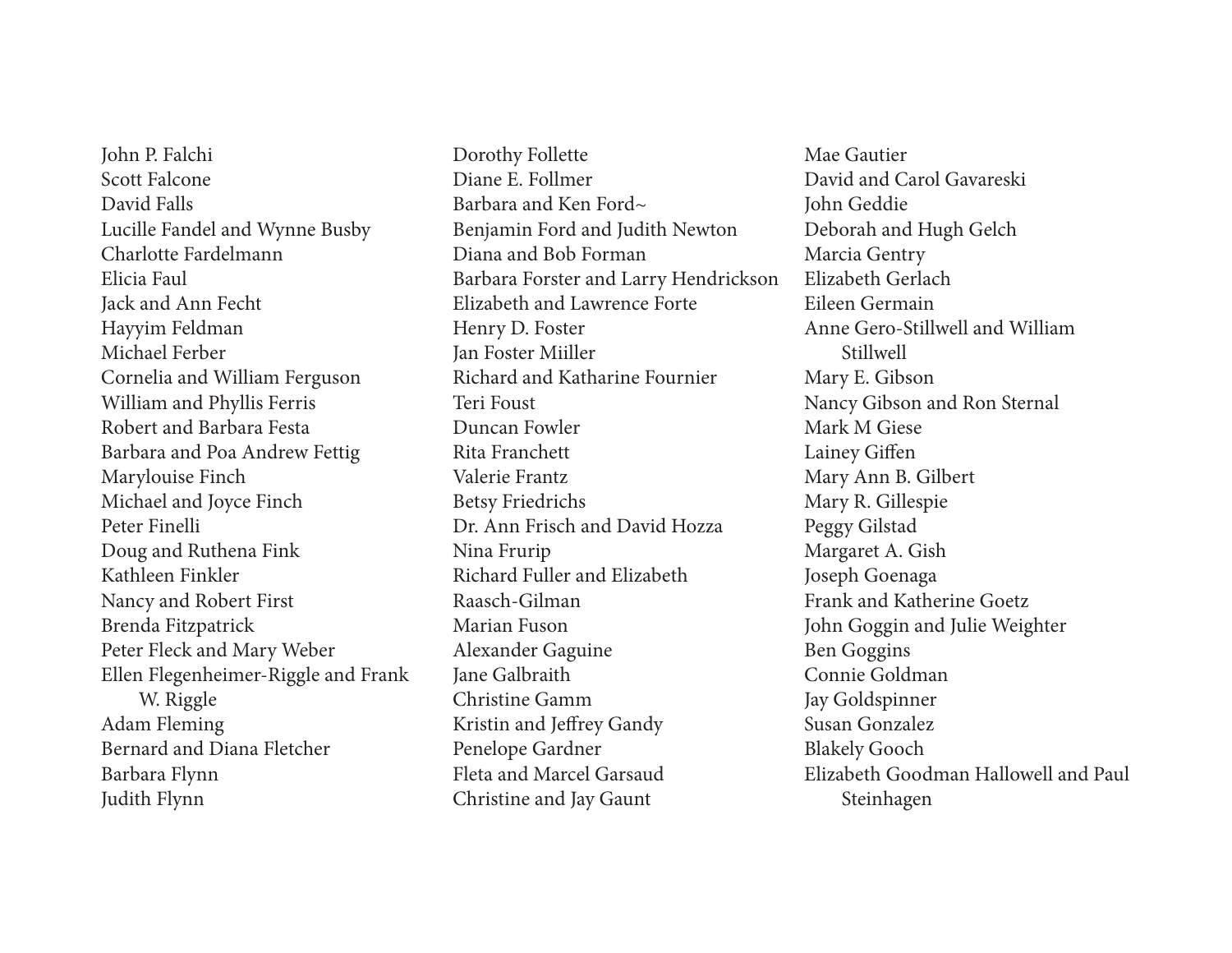Walt Gordon Charlotte and Charles Gosselink James Gould Lucy and Richard Gould Ron and Barbara Graham Barbara and Harold Greenhut Karen Greer Simon Gretton Eileen Grew Cynthia Grguric Kristina Gronquist Seymour Gross Frances Grossman Jane F. Grossman Tony and Cathy Grundhauser Douglas and Helen Grundman Kathleen and Carmen Guinta Catherine Guisan Jane F. Guise+ Donna Gustafson Eleanor Haase Dwight Haberman Marjorie A. Haddad Susan Haeg Anne Haines Pamela A. Haines and Charles K. Esser Donald and Marion Hall

Frances Hamburg Bryce and Donna Hamilton Mary Hammann Dr. Judith Hand Steve Handen Anthony Hannagan Amy and Michael Hansen Annette Hansen Judith Hansen and Kenneth Winden Peter Hanson Patricia M. Hardy David and Susanna Harper Robin Harper William and Barbara Harris James Hart and Maureen Reed David and Jan Hartsough Lucy Hartwell+ Nevin and Marialice Harwood The Harwood Family Joe Hastings Tom Hastings Dorothy Hatch Sandy and Kirk Havel Jill Haver-Crissman and James W. Crissman Paul and Peggy Haviland Bruce and Ruth Hawkins

Neil and Annmarie Hawkins Debra and Michael Hayes Rosemary Hayes Rick M. Hayman Margaret Haynes Richard and Evelyn Headen+ Roger F. and Marge Heegaard Carol and Gary Hehemann Archer and Jim Heinzen Douglas Helfrich and Judith S. Rae Louis Hellwig Helene Hembreiker Betty Hendrickson David and Sheila Herbst Jan Herzog~ Kathleen Hester Patricia Higgins Anne and John Hill Ralph Hillman Nell Hillsley and Van Lawrence Curt and Helen Hillstrom Mares Hirchert Peggy Hitchcock Beverly Hlavac Donald Hobson Matt Hodson Barbara Hofman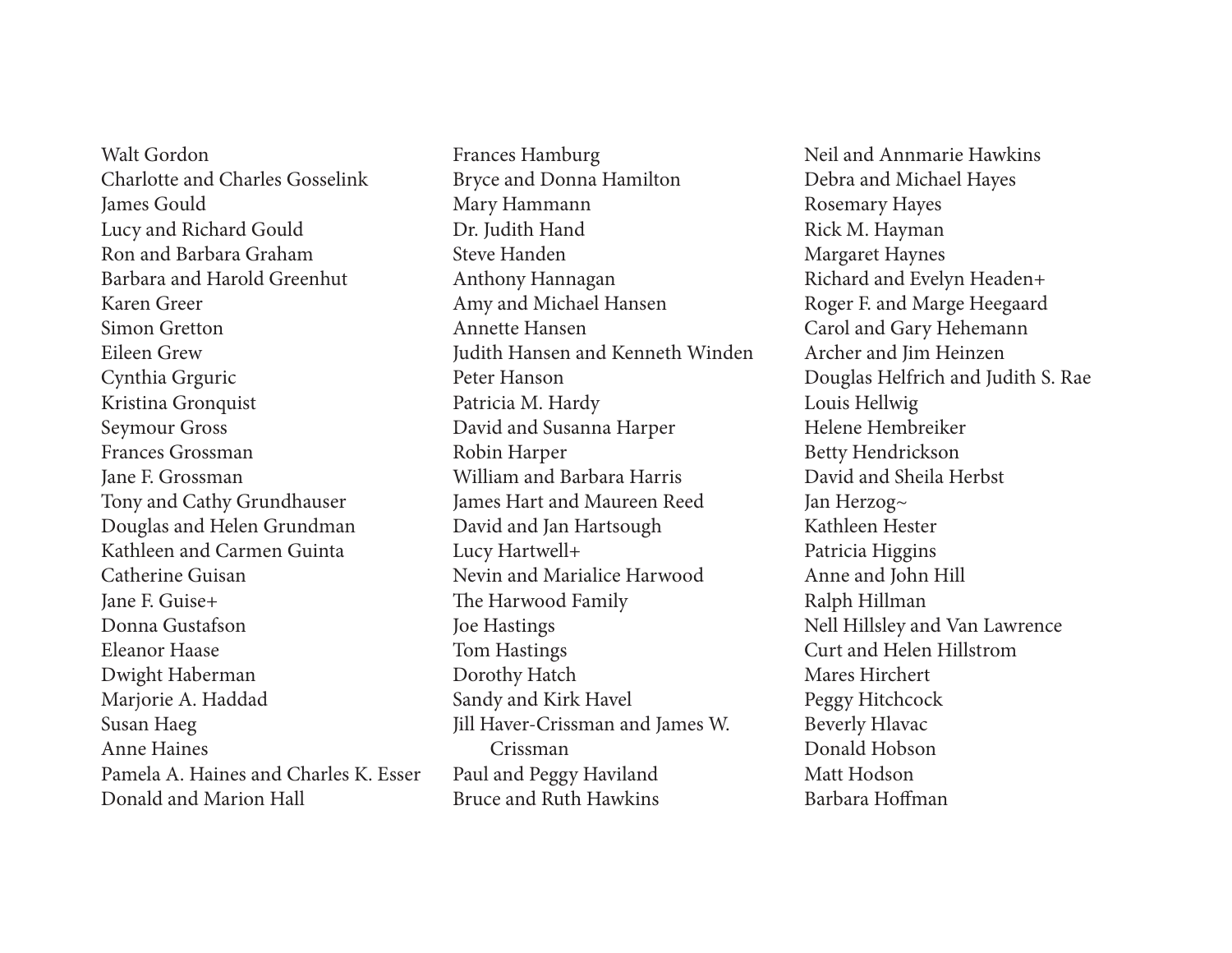Gail L. Hofman Judith and Alan Hofman Clair and Virginia Hoifeld David Hoiland and Rhonda Kuehl Martha Holden Jennifer Hollingshead Cheron and Howard Holman Jeanie and Dennis Holt Kathryn Horvat Robert Horwitz Kenneth Hougland Kathryn Houston Celeste Howard Keith K. Howell Rosemary Howley Rob Hubbard and Theresa Flynn Francis and Evelyn Hudson Marjorie Huebner Doug Hulbert Martha Hunkins Tricia Idrobo Steve Iliff Jane Illades Jean Inglehart Carol Inglis Deane and Sandy Irving Lisa Isola

Bonnie Iverson Kathryn Iverson and Michael Menzel Ruby Iwamasa Mr. Bart Jackson and Lorraine Jackson Pamela Jackson Kristina Jacobs Stanley and Janet Jacobson John and Christine Jaglo Timothy James Frank and Barbara Janisch Rita Janksowki-Bradley and Cliford Bradley Sharada Jayagopal Karen Jefords-Brown Susu Jefrey Eileen Jennings Regina and Scott Jessup Michael L. Job Brian P. Johnson Charles Johnson Daniel and Maria Johnson Jeff Johnson Larry Johnson Lynn Johnson Margel Johnson Rodney Johnson and Kathleen Hollander

Rosemary Johnson Betty and S. Preston Jones Kathleen Jones Al and Nancy Jubitz Karen Juckett Terry Judd and Jo-Ann Amadeo Artur K Laura and Robert Kadwell Phyllis Kahn Mark and Susan Kaiser Diane Kammerude Anne Kamrin Sudarshan and Veena Kapoor Dean Katahira Randi and Tsuneharu Kawakita Randy Kehler and Betsy Corner Chris and Margaret Keij John Kenkel Carole and Clarence Kent~ Jan Keny and Wes Sturgis Betsy Kerr Sat Pritam and Owen Khalsa-Landis Jennifer Killam Chris King Gary King Harry King John Klein and Maria Pastoor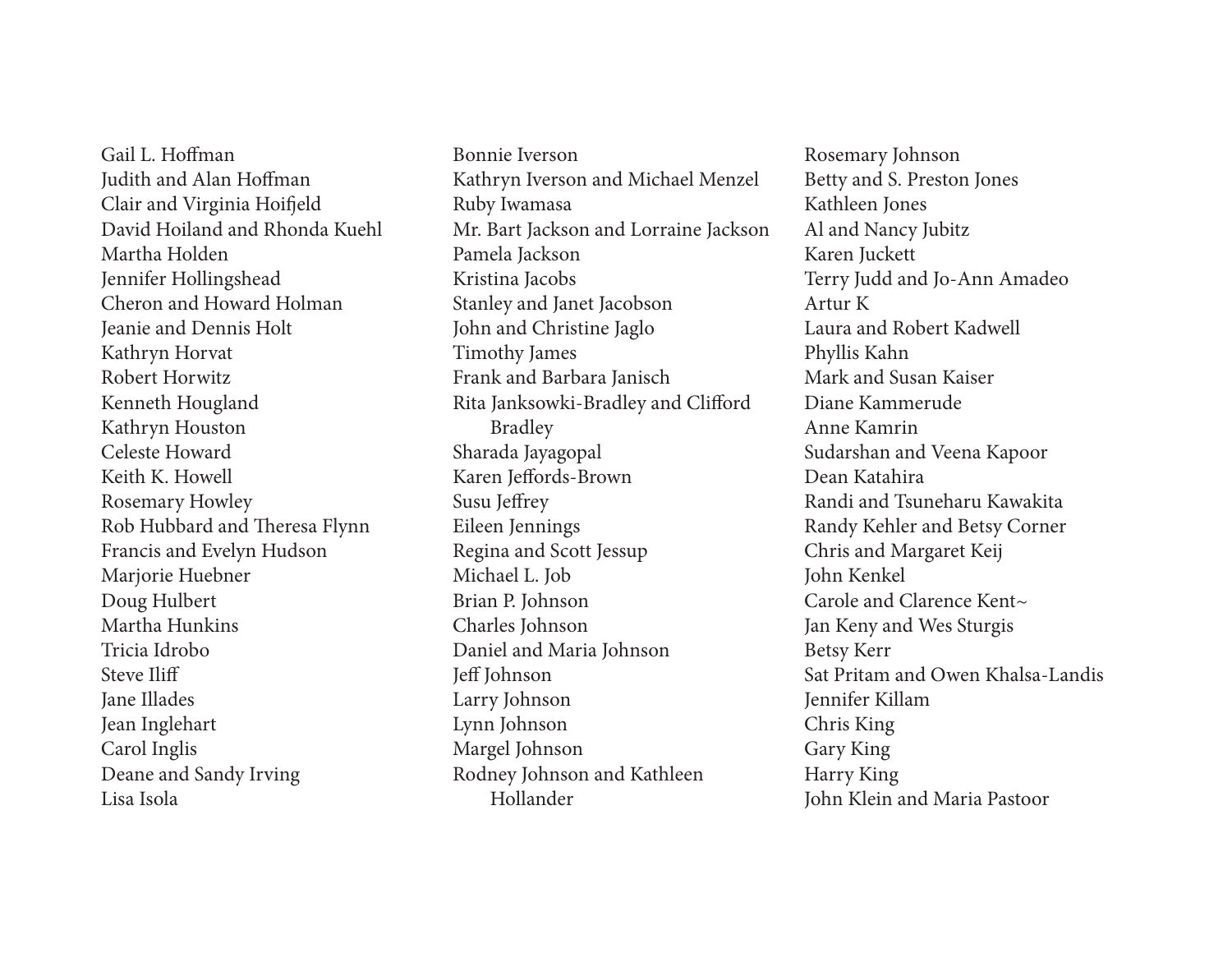Catherine Kliewer Carl and Brenda Kline Denise Knapp The Saraswatians Lorraine Koenen Peter Kohnke Gabrielle Kopelman Jack Kornfeld Anita Kovic Kelly Kraemer Georganne D. Kramer Kelly and Eric Krause Anthony Kroll Ronald Krueger Judith Krusell and David A. Landy Thomas Kurmann Corinn Lafave-Denay Markku Laimio George Lakey Cathy and Jerry Lakof Mark Laliberte Thea O. Lander Kim Lapakko Jasper F. Lapienski Tim and Linda Larason Colles and John Larkin Susan and Donald Larson

Donald and Marion Lathrop J. Kathleen Laurila Stacy LaVres and Mary Tennis Gabrielle Lawrence and Don Postema Maria M. Leasa Susan Leaver Andrea N. LeBlanc Allen R. LeCours Serena Lee Steve Lehman and Kathy Childers Barbara Leighton Carl Lekan Duane Lengsfeld Adele Lennig and Christopher Sullivan David and Leslie Leonard Linda LeShanna Janet Leslie and James Anderson Choguaj-Leveille Family Robert and Carolyn Levering Ruth Levine Anne Lewis Claire B. Lewis Yehudit Lieberman Richard and Carolyn Lief Mary L. and Alfred J. Liepold Judith Lies Diane Light and Kathleen Remund

Kathleen and Lin Linabery Ilona Lind Jennifer and Mark Lindberg Jonathan K. Lindfors and Kathleen Bryant Sandra Lindow Mark Lipman and Helen Cohen Kathleen List Keith Liuzzi Suzanne Llewellyn Robin Lloyd Kristin Loken Thomas Long Margaret Lorenz Susan L. Loucks Joanne Lound Becky Lourey Larry Luck Nancy Lukens~ Kim Lund Frank Lundin William Lurton Michael Lustick and Barbara Rickler Charles Lutz William Lutz James Lynch Eugene G. Lyons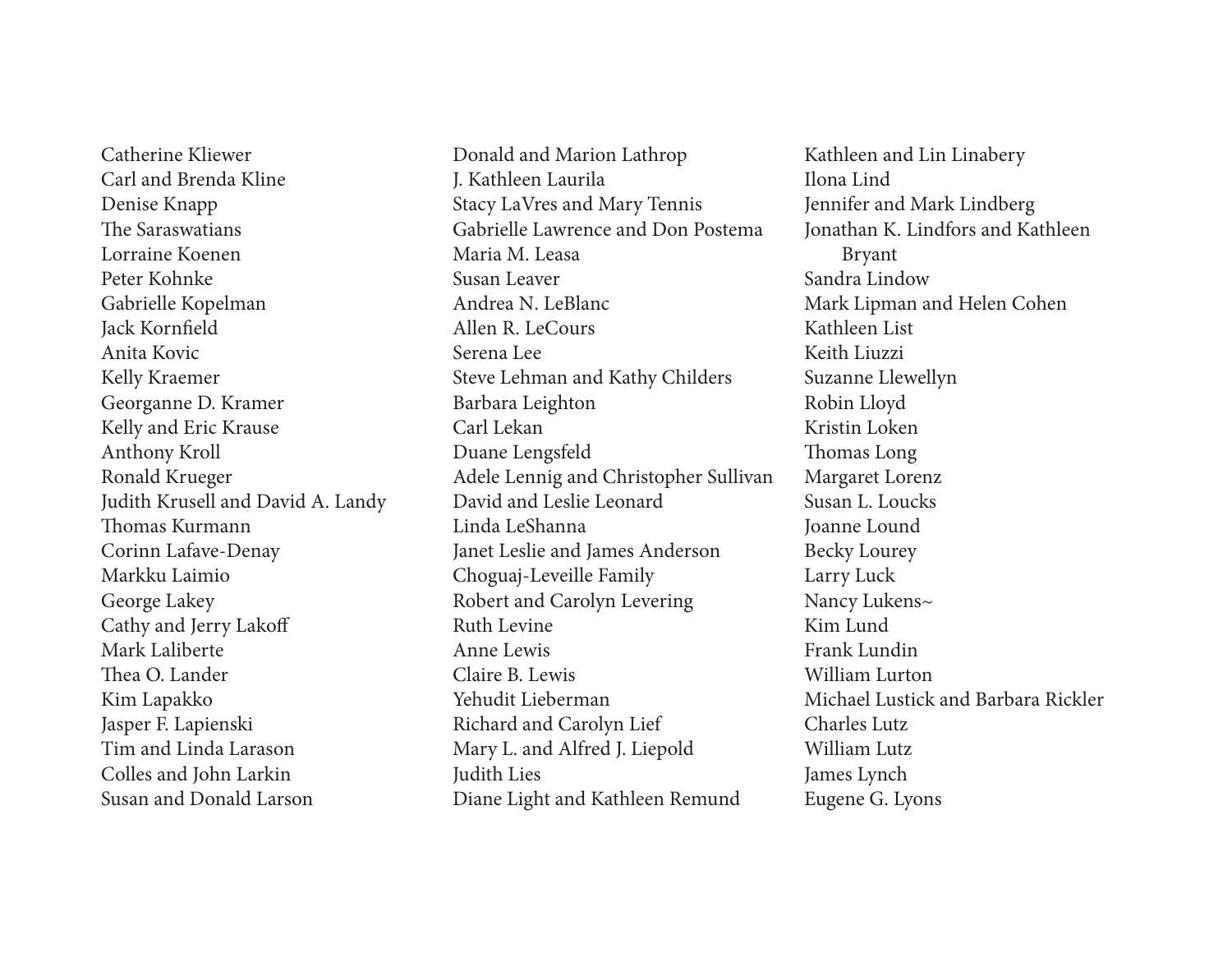Brenda Macaluso Jeff Macdonagh and Kendra Stensven Rob Macdougall Donald and Nancy Maclay Mary Maclay Rose and Ralph Madsen Gloria Magee Laura Magnani John J. Magruder Arden Mahlberg Nadia Mahmood Diane Maki John Malkin Julie and Darrell Mall David Mann Francois Marchand Lorna Maren Genjo Marinello Carrie Marker Robert Marr Barbara Marshall Colleen R. Marshall Dolly Marshall Jean and Daniel Martensen Alden and Marie Martin Bill and Bea Martin Bridget and David Martin

Sarah Martin Janice Martz Ken and Carol Masters William and Judy Matchett Virgil G. Mathiowetz Andrew and Ellen Matragrano Paul Matzner Terry Lee Maul Joyce and Dan Maxwell John Mazzola Marcie Mc Intire Lois and Ward McAfee Dorothy McCagg and Carl A. Querforth Chris and Jean McCandless Don McClain Susan and Donald McCollister Bob McCollor Fred and Jacki McCormack Carolyn McCoy and Bill Sanderson James McEachran Nancy and Robert McFarland Richard and Joyce McFarland Delia McGrath Lynette Mcgrath Tom and Susan McGuire Andrew J. McKenna

Louise and Brian McLeod Gwen and Andy McMahon Anne G. McManus Phil McManus and Betsy Fairbanks Alice McMechen Monique McThompson Ellen J. McVey Mary Jo Meadow Marie and Joseph Medvec Margaret J. Meehan Gretchen Mehmel and Jef Burchem Jacob B. Meier Jason Meier Douglas Meisner Sherry Melchiorre Nick and Mary Mele Karl Meller James and Joann Mentele Margaret Merkow Samuel Merrill Mary Mersereau-Kempf John Metallides John and Yoshie Metcalf Robert Meurer Carolyn and Erik Meyer Sherri and Mark Michalovic Betty and Peter Michelozzi~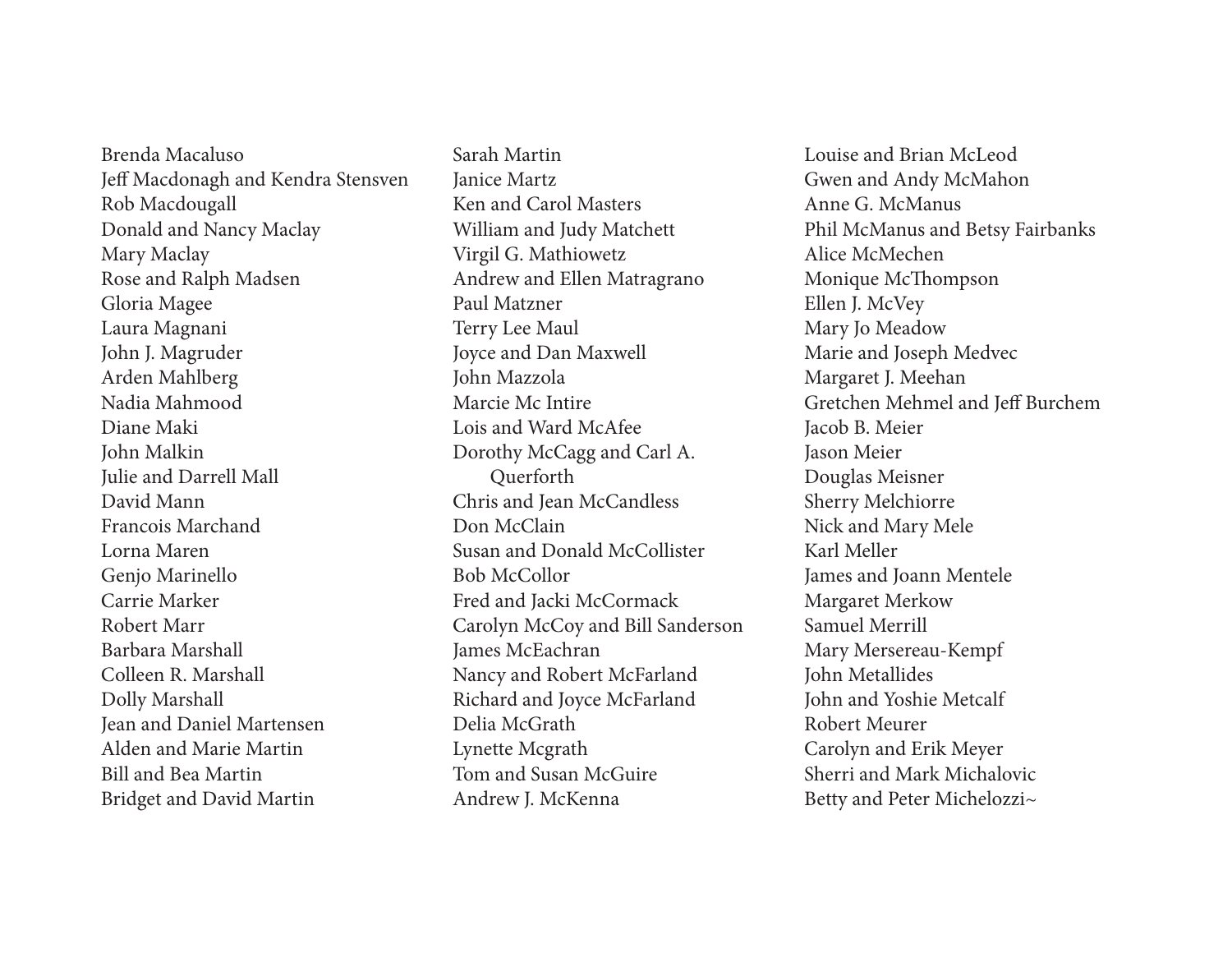Carol Miller Isabel Miller Lynn Miller Martin Gross and Claudia Miller Suzanne Miller Kathleen Milligan David and Karen Minge Sharon Minsuk Stefani Mistretta Jeanne and Joe Mitcho Catherine T. Mitzel Annie Moldafsky Alison and Daniel Montgomery Helga Moor Anne Moore+ Christopher Moore Hubert Morel-Seytoux James and Alice Morgan John Morgan Jonathan and Martha Morgan Marcia Morgan and John Braxton Lydia Morley David and Sue Morris Claire and Lawrence Morse Robert and Sharon Mortenson Pastor Carolyn Morton Dave Moseman

Daniel Moses Carol and Nelson Mosher John Moss Sally Moss Haseeb Moten Kathryn Mott Barbara C. Moulton Jeanne Mugge Judith and Arthur Muller Judith Mullins Fredi Munger Kathleen C. Murphy Sara Mushlitz Maizy Myers Mary S. Myers Roseann and William Myers Don and Nancy Nagler Christopher Nakamura and Sarah Nuss-Warren Mira Nakashima Yarnell Sayrah Namaste Ardella Nathanael Jack and Kate Neis Tawny and Robert Nelb Delores Nelson Judy Nelson Marjorie Nelson

Chet and Paulette Nettestad Kenley Neufeld and Leslie J. Davis Brad Neuhauser Sherman Neusom William C. Newman Jean Nicholson Samuel Nickels and Cynthia Hunter Paul and Linda Niebanck Jim and Kate Nigro Els Nijland Peter Nimkof Mark Nolan Julie Anne Norris John and Susan Norton Mary Novak Cornelius and Nancy O'Connell Fran O'Connor Sheila O'Connor Susan Oddsen Jonathan Ogle Jesse S. Okie and Mary L. Harrington Desiree Oldenhuis Mr. Huibert Oldenhuis Rodney Olsen Mary E. Olson Lisbeth Olton Carol K. O'Neill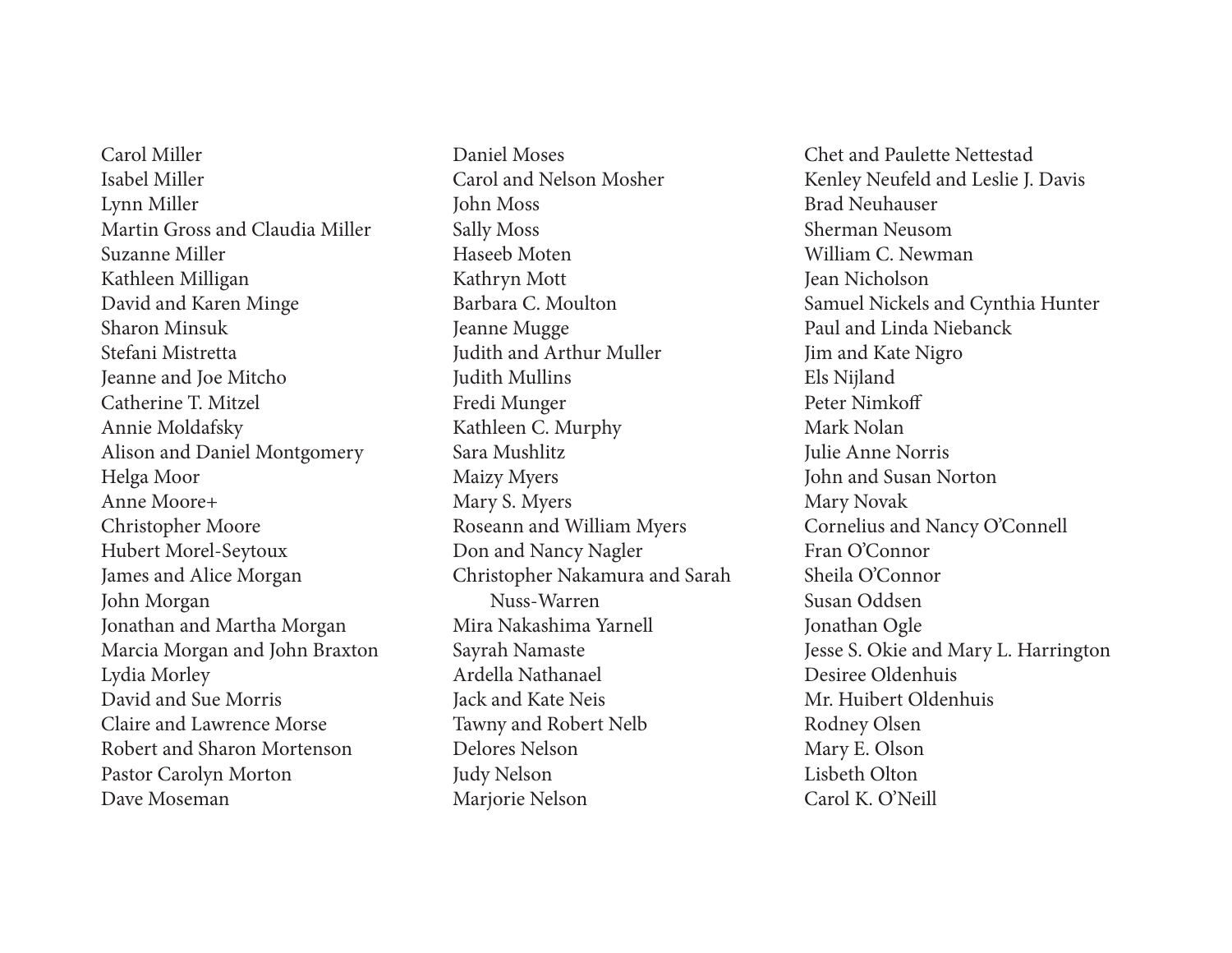Ms. Melissa Onyango-Robshaw Mary Ann B. O'Reilley Gwynne Ormsby Edward Ornelas Suzanne Osborne Elson and Cheryle Oshman Blunt Don and Florence Ostrom Hilvie Ostrow Mark and Ann Oswood Danielle O'Terry Mary Lou Ott~ Michael and Joanne Ott David and Karen Pack Bernadette and Jack Page Glenda Paige Joseph and Mary Palen Clarkson T. Palmer and Andrea Wilcox Palmer $\sim$ Irene Palmer and Robert Rosenthal Don Palmgren Roger and Sarah Pancost Betty L. Pankey Deborah and Raymond Park Barbara Parry Gerald R. Pascal Robert and Carol Passmore Mary and Mickey Patterson

Helen Paul James and Susanne Paul Daniel and Lynda Paulson Julian Pearson Nancy Pearson Richard and Nancy Ann Peck Jane Peers Daniel Pennie James Pennino Robert and Laura Pepper Angelo and Mary Percich Elizabeth Pernotto and Robert Marshall Patricia J. Perry Lorin and Lacksana Peters Marlene Peterson Robert Peterson Katrina Pfaumer Alan and Joyce Phillips Marjorie Phillips Annette and Robert Pierce John Pikala Charlie Pillsbury and Allie Perry Michael and Joan Pine Nancy and Jerome Pine Ruth and Michael Podolin Vicki Poier

Jody and Stephen Poling Amanda Pollack Judith Pomeroy James Poneta Gabriel Ponti Maureen Poulas Leila D. J. Poullada Judi Poulson Janet Powers Dr. Richard S. Pressman Wendy Pressoir Ann and Robert Pries Marjory and Donald Priest Bruce Pruitt-Hamm Debra Pullen Christina Purdy Lucy and Chad Quaintance Susan N. Quinlan and Jim Best Dr. Timothy Ramer and Martha Johnson Maria M. Ramos and Alexander E. Hayes Benton Randolph Lynn Rankin Ken Rawson Rev James Ray and Suzanne P. Anzellotti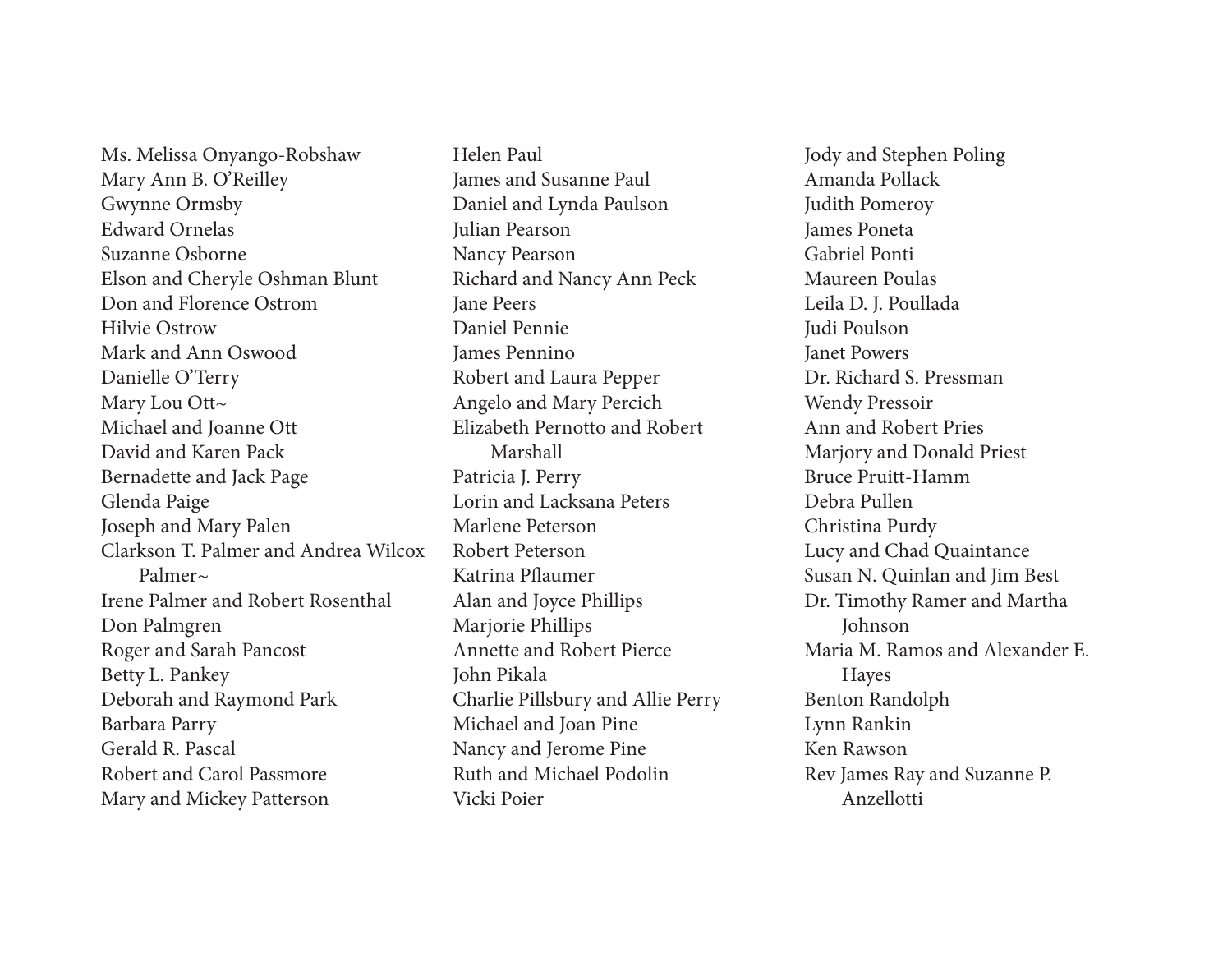Bill and Barbara Read Donald Reasoner Mark Rebello Margaret A. Redmond and Steven Ring Mark Reedy Robert and Joan Reese Pat and Debby Reisinger Kathleen Remund Fred Renker Patricia Repinski Edmund Resor and Ann Marie Huber Paul G. Retter John Reuwer Je frey Rholl and Alexandra Lape Donald Richards James Richmond Leonard Rico and Marilyn McLaughlin Jean and Thomas Riddering Matthew E. Riggen Matthew Riley Burt Riskedahl Alice Ritter Genevieve Ritzman Jean Roberts Ms. Martha Roberts and Stuart Webb Marileta Robinson Mark L. Robinson and Joan

 Benson-Robinson Nancy Robinson Phyllis Robinson Shelley and Michael Robshaw Margaret Rockwell Sharon Rodi William and Dinah Roe Peter Rogers Marylin C. Rohl fng Bob Rose Myrna and Everett Rosenblum Janet and William Mark Rosenbury Keith and Suzanne Ross Miceal Ross Linda Rossman James Roth Donald Rothberg Edward and Janice Rowley Judith Rudolph Stephen and Sandra Rufer Phil Runkel Catherine Rusmore Alan and Sally Ruvelson Connie and Bruce Ryan Patricia Ryan Dr. Jennifer Rycenga Oliver Ryder

Terrance and Sally Rynne Eric and Maryann Sabelman Sara C. Sacksteder Barbara Sadler~ Ron and Nancy Saeger Irene Saikevych Arthur Salatto Charles and Louise Saltzman William Samuel III Hilary Sandall Patricia Sandbakken Ms. Carrie Santulli Schudda Robert Sarly Judy Sarmiento Kimberly Satter feld Judith Sausen Anne Scar f Virginia Schaaf and Daniel Lowenstein Alma K. Schaefer Schaller Family Jeanne and George Schaller Rosemary Schantz Sue Ann Scheddel Dianne Schevene Karl and Charlotte Schmiedeskamp Joseph and Marilyn Schmit James W. Schmitt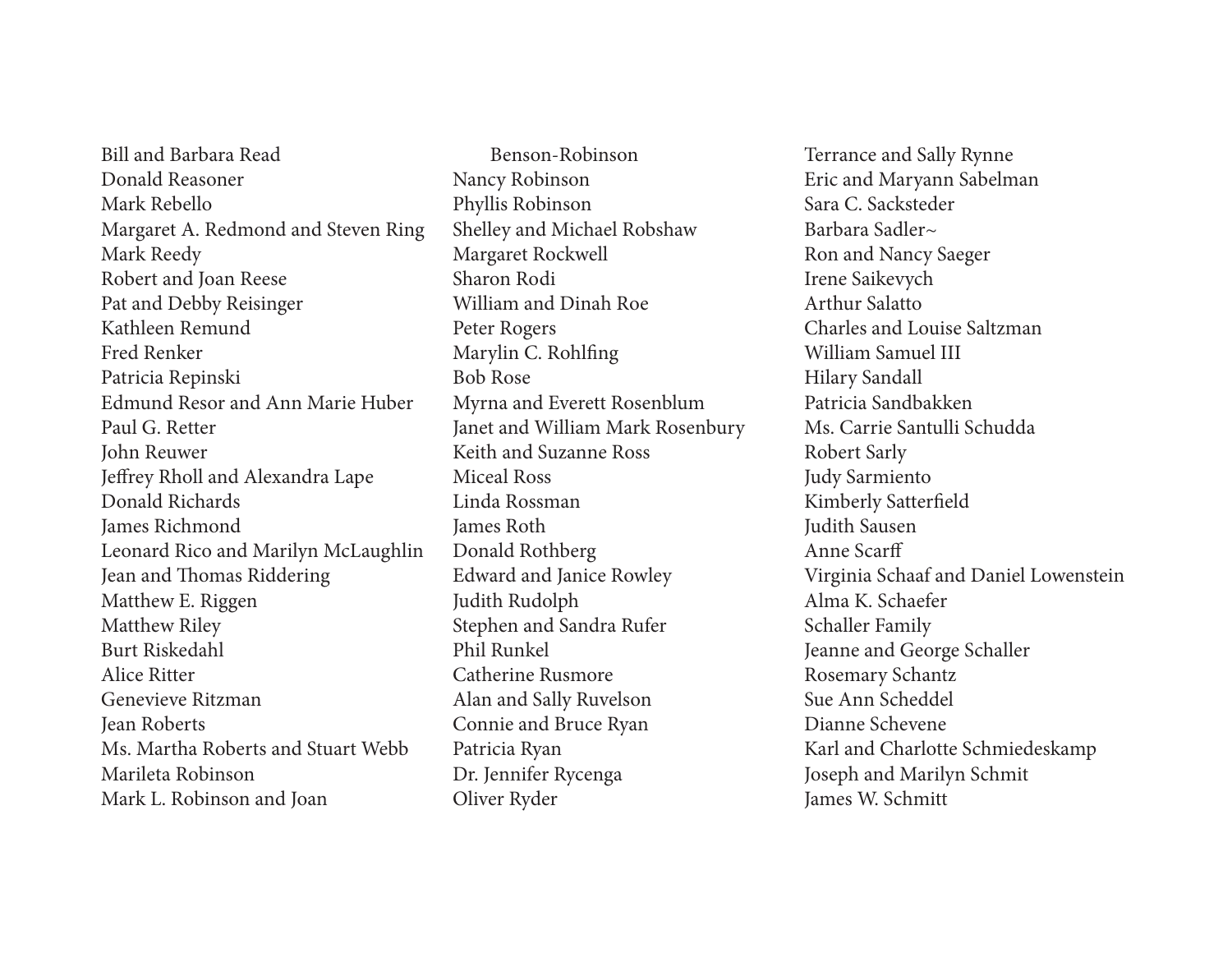Franz and Mary Schneider William Schnell Nancy and Ken Schofeld Barbara Schroder Helen and Bob Schroeder Deanna Schultz Marie H. Schutz John and Maryann Schwab Robert and Margaret Schwob Joseph Sciarrillo Janice Scofeld Simon Scriver Katherine Seeger and Dean Spencer Theodore and Jean Selby Jack and Susan Sell Mary Selman Marilyn Sequoia and Jefery Laird Susan and Gary Sexton Ellie Shacter Celestine Armenta and Chip Sharpe Lawrence Shea Christine Shef Helga Shepard Karen and Larry Sherwood Elizabeth Shippee Daniel and Joanne Shively Lynn Shoemaker

Ellen Showell June Sidman Dr. Sandra Simmons Madeline Simon Carole Simpson Norman A. Sirois Brent and Denise Skinner Rick and Sharon Slettehaugh James Small Arthur and Darlene Smith David and Linda Smith Helga Smith Nathaniel Smith Nicholas Smith Lee and Judith Smithey Pat and Don Sodo Kenneth Solberg and Jacquelyn K. Wiersma Judy Solmonson~ Louise Solomon Meredith Sommers and John Dregni Sally and Daniel Sommers Sandra Sorensen Brophy+ Raymond and Heidi Souza Margaret N. Spallone Iris Spellings Susan Spence

Karen Spencer Eleanor and Hans Spiegel Liesl Spitz Rose M. Springer Mae Stadler~ Donald and Jean Stagg Braeden Stamas Joe Stanley and Lori Zook-Stanley Blanche Stark Brian Stefan-Szittai Chi Chi Steiner and Tom Rassieur Ernie and Mary Stelzer Leslie and John Stern J. Ross and Nancy Stevenson David Stewart and Elona Street-Stewart Karen Stoddard Cynthia Stokes Gary Stoos and Pamela McAlister~ Amy Storbakken Jane Stowe William Strathmann Faye and Sandor Straus Bertram Strieb John and Nancy Strom Bill and Nancy Strong Lucy Stroock Alan and Caroline Strout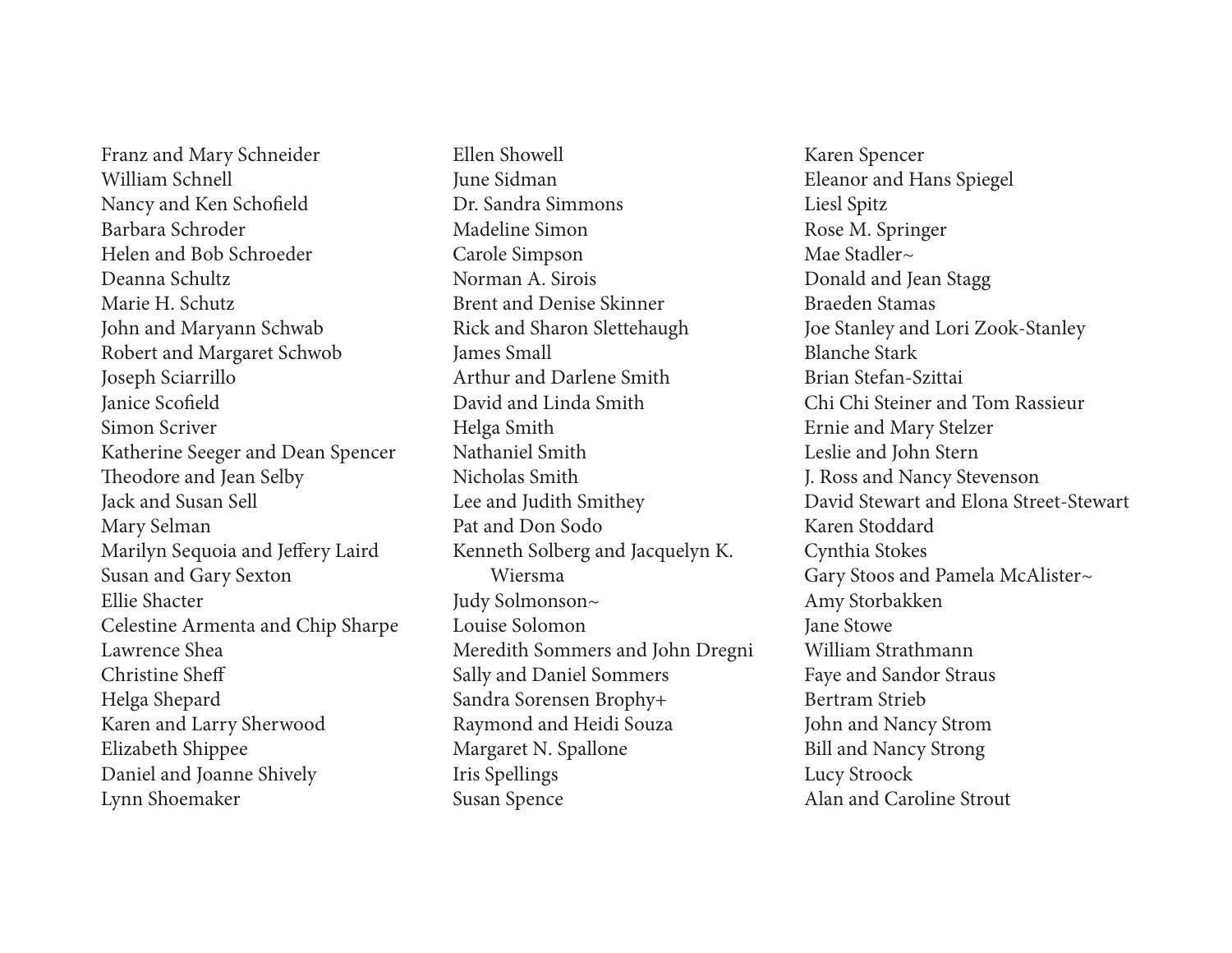James and Kathleen Sullivan Lynn Sullivan Marcia Summers William and Heddie Sumner Don and Doris Sundell Sharon Sundial David Sweet and Elaine Kihara Alice Swif Leanne Talberg Nancy and Ron Tamarisk Chade-Meng Tan Tom and Megan Tarnow Margaret Tassi Ann Tattersall Angela Taylor Jane H. Taylor Jerome Taylor Joe and Audrey Taylor Richard and Phyllis Taylor John Terninko Diane Tessari Paul Teyssier Lee and Cindy Theorin Bruce and Rosemarie Thill Gomer Thomas Joann Thomas and Douglas Nopar Dennis and Karen Thompson

John Thompson Eva Thomson Polly Thomson and Peter Edmunds Suzanne Thorp Mike Tieleman Barbara and David Tilsen Jocelyn Tilsen and Jim Bour Carri Timmons Staskiewicz Judy Timmons Joan Tirak Dr. Mary M. Tjosvold~ Louise M. Todd Thomas and Amelia Tolton James Tonson Tif and Frank Tool Kathleen and Loren Towle Duane O. and Theresa Rae Townley Frances and Michael Trevisan Joanne Tromiczak-Neid Mary True Michael True+ Donald and Jane Truhlar Marjorie R. Tuccillo Steve and Gayle Tuch Cindy Turnure+ James Turnure Elissa and Howard Ungerleider

David Unowsky David and Lorri Utof Karen Utter and Steve Woletz Rev Jefrey Utter and Sharon Whittle Willem van den Berg Kees Van den Bosch Pim van den Bosch Gretchen Van Gessel Richard and Elizabeth Vanden Heuvel Robert VanDenHeuvel Mary and Gary Vander Loop Marjorie L. Vandervoort David and Susan Vaughan Jean and Timothy Vick Joyce Victor Jean Vieten Timo Virtala Karen Viskochil Barbara Von Benken Joanne Von Blon Mary Wagner Thor Wagstrom Karol Walker Pat and Samuel Walker Barbara and Don Wallace Andrew Wallin Rhoda Walter